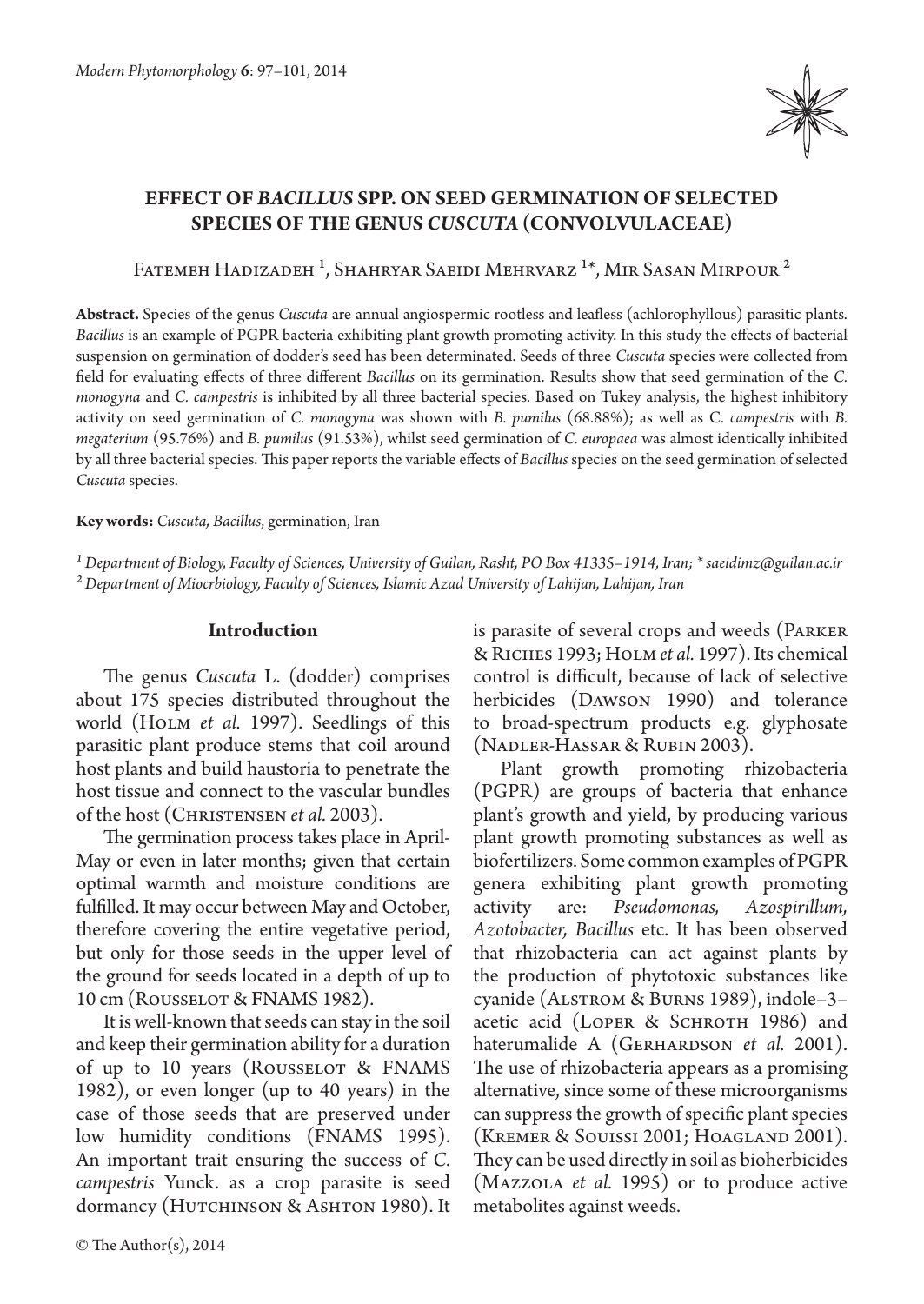| Species             | Collection data                                                                                                    |
|---------------------|--------------------------------------------------------------------------------------------------------------------|
| C. campestris Yunk. | Guilan: Between Rasht and Lashte-nesha, 5 m, 6.Jul.2012, Hadizadeh 4877 (Herbarium<br>of the University of Guilan) |
| C. monogyna Vahl    | Fars: Shiraz, 5m, 12.Sep.2012, Jafari 4878 (Herbarium of the University of Guilan)                                 |
| C. europaea L.      | Mazandaran: Javaherdeh, 1800m, 23.Jul.2013, Hadizadeh 4879 (Herbarium of the<br>University of Guilan)              |

**Table 1.** Voucher information for examined *Cuscuta* species.

Essential effects of PGPR on germination and seedling growth of crops have been studied by many researchers (RODELAS *et al.* 1999; Egamberdiyeva 2007; Carvalho *et al.* 2007, 2011), while their effects on weed species seed germination has been less studied (Vrbničanin *et al.* 2008 a, b, 2011). The main aim of this study was the determination of the effects of bacterial suspension on germination of *Cuscuta*'s seed. This phenomenon could be applied for non-chemical weed management as bioherbicides.

### **Material and methods**

Seeds of three *Cuscuta* species (*C. europaea*  L., *C. monogyna* Vahl and *C. campestris*) were collected from a field for evaluating effects of three different *Bacillus* on seed germination. Voucher specimens are kept at the Herbarium of University of Guilan in Rasht, Iran (Tab. 1). Immediately before germination, seeds were prepared by soaking them in concentrated  $H_2SO_4$  for 30 or 60 min, (Gaertner 1950). Seeds were then rinsed three times with distilled water. Rhizobacteria selected were: *Bacillus licheniformis* (PTCC: 1721), *B. pumilus* (PTCC: 1319) and *B. megaterium* (PTCC: 1017). This species used in the study were purchased from the Iranian Research Organization for Science & Technology. Control consisted of seeds germinating in water. Incubation of weed seeds was done with 24h old inocula with cell concentration of  $108 \text{ ml}^{-1}$ . Twenty seeds of *Cuscuta* were selected and placed in each Petri dish and treated with solutions containing the abovementioned bacterial inoculum. In control, only water was added. In treatments, 5 ml of solution containing different bacterial

media was added. Three dishes were used for each treatment and control. Germination took place in an incubator (Memmert) at 25°C in the dark.

The seeds were considered to be germinating at the moment of radicle emergence. The number of germinated seeds was recorded daily (germination rate), and the final percentage of germination was measured after 9 days.

Germination rate (sum of germination per day) was calculated using the formula described by Maguire (1962): *M=n1/ t1+n2/t2+…+nx/tx*, where *n1, n2, ....nx* are the numbers of the germinated seeds at times *t1, t2, ....tx* in days. Each experiment was conducted three times. All data were processed by analysis of variance (ANOVA) and means were separated by least significant differences (LSD, Tukey) test using statistical software SPSS 17.

## **Results**

The results of LSD analysis show that seed germination of the *C. monogyna* and *C. campestris* is inhibited by all three bacterial species and also this analysis provides significant difference between the treatments and control. Seed germination of the *C. europaea* is inhibited only by *B. megaterium*  and two other treatments had no effect on seed germination of this species (Tab. 2). The results of Tukey test showed that *C. monogyna* was restraind more with *B. pumilus* (68.88%); and *C. campestris* with *B. megaterium* (95.76%) and *B. pumilus* (91.53%), while inhibitory activities of the three bacterial species are almost identical on *C. europaea* (Tab. 3).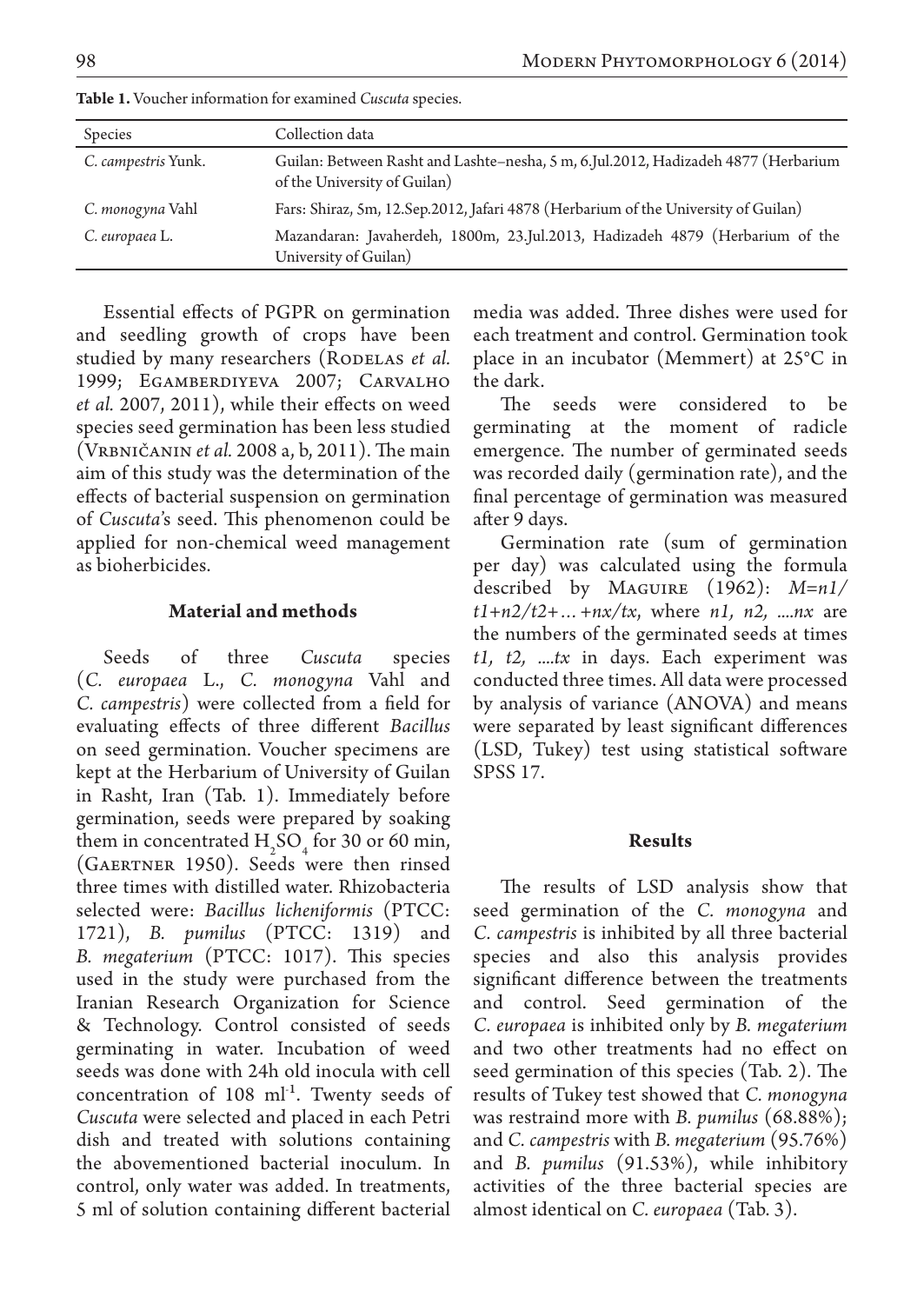**Table 2.** Results of one-way ANOVA analysis LSD for germination as a dependent variable:  $C$  – control; **B.l.** – *B. licheniformis*; **B.m.** – *B. megaterium*; **B.p.** – *B. pumilus*; **T** – treatment.

| Species       | $(1)$ T | (1)T        | Mean difference(I-J) |
|---------------|---------|-------------|----------------------|
| C. monogyna   | C       | <b>B.I.</b> | 8.52000*             |
|               |         | <b>B.p.</b> | 12.39333*            |
|               |         | B.m.        | 4.33667*             |
| C. campestris | C       | <b>B.I.</b> | $1.95333*$           |
|               |         | <b>B.p.</b> | $2.81333*$           |
|               |         | B.m.        | $2.94333*$           |
| C. europaea   | C       | <b>B.I.</b> | 0.16667              |
|               |         | <b>B.p.</b> | 0.16667              |
|               |         | B.m.        | $0.72000*$           |

| Note: * The mean difference is significant at the 0.05 level. |  |
|---------------------------------------------------------------|--|
|---------------------------------------------------------------|--|

### **Discussion**

In this study, effects of different *Bacillus* suspension on seed germination of several *Cuscuta* species were evaluated. Many studies have already been carried out about these microorganisms. It has been reported that *Bacillus* spp. can promote germination and growth of different plant species. It was found that *Bacillus* species have variable effects on seed germination. For example, VRBNIČANIN *et al.* (2011) found that *Bacillus* species have variable effects (stimulative and inhibitory) on the seed germination of *Ambrosia*. As well, EGAMBERDIYEVA (2007) reported positive effects of *Bacillus* on seed germination. It was shown that the presence of *B. pumilus* and *B. licheniformis* in the alder rhizosphere promote its growth (Probanza *et al.* 1996; Gutierrez-Manero *et al.* 2001). Results of this study confirm data of Sarić & Božić (2009) who found *Bacillus* to have inhibitory effect on germination of *C. campestris* and alfalfa, however, the effect of *B. pumilus* and *B. licheniformis* was weak and irregular. It was clearly observed that *B. pumilus* and *B. licheniformis* do not inhibit the germination of *C. europaea* while *B. megaterium* do it.

A number of previous studies have suggested that *B. pumilus* can be used in bioherbicide formulations ( Japan Tobacco Inc. 1998).

They showed that only strain 55-30 (CARVALHO *et al.* 2007) and strain 83-20 (Carvalho *et al.*  2011) created phytotoxic effects in the lettuce seed germination assay. Obviously, the present results showed that *B. pumillus* inhibits seed germination of *C. monogyna* and *C. campestris*  but has no effect on seed germination of *C. europaea.*

The results of this study indicated that *B. megaterium* inhibits seed germination of three *Cuscuta* speices. Although *B. megaterium*  can present deleterious effects on weed growth (Kim & Kremer 2005), lettuce seed germination was not affected. However, the reduction of both length and mass occurred for wheat coleoptiles in contact with substances produced by *B. megaterium* (Carvalho *et al.*  2007, 2011).

Studies showed different PGPR have diverse (stimulative or inhibitory) effects on germination of plant species, but it may not be possible to extrapolate the results of these *in vitro* studies to soil or rhizosphere conditions. This is due to the influence of different conditions in the soil (pH, microelements, salinity) and on excretion of plant growthpromoting substances by PGPR (Narula & Gupta 1986). Latour *et al.* (1996) demonstrated that rhizospheric bacteria can have either beneficial effect or be deleterious or neutral, depending on the bacterial species and/or the crop.

This study shows that the most effective bacteria can be selected on the basis of their inhibitory effect on seed germination to be used in weed control management.

### **Acknowledgements**

We gratefully acknowledge Miss Jafari (Research Institute of Forest and Rangelands of Shiraz) for providing the material of taxa and Mr. N. Alavi for help in preparing the tables.

#### **References**

**Alstrom S., Burns R.G. 1989.** Cyanide production by rhizobacteria as possible mechanism of plant growth inhibition. *Biol. Fert. Soils.* **7**: 232.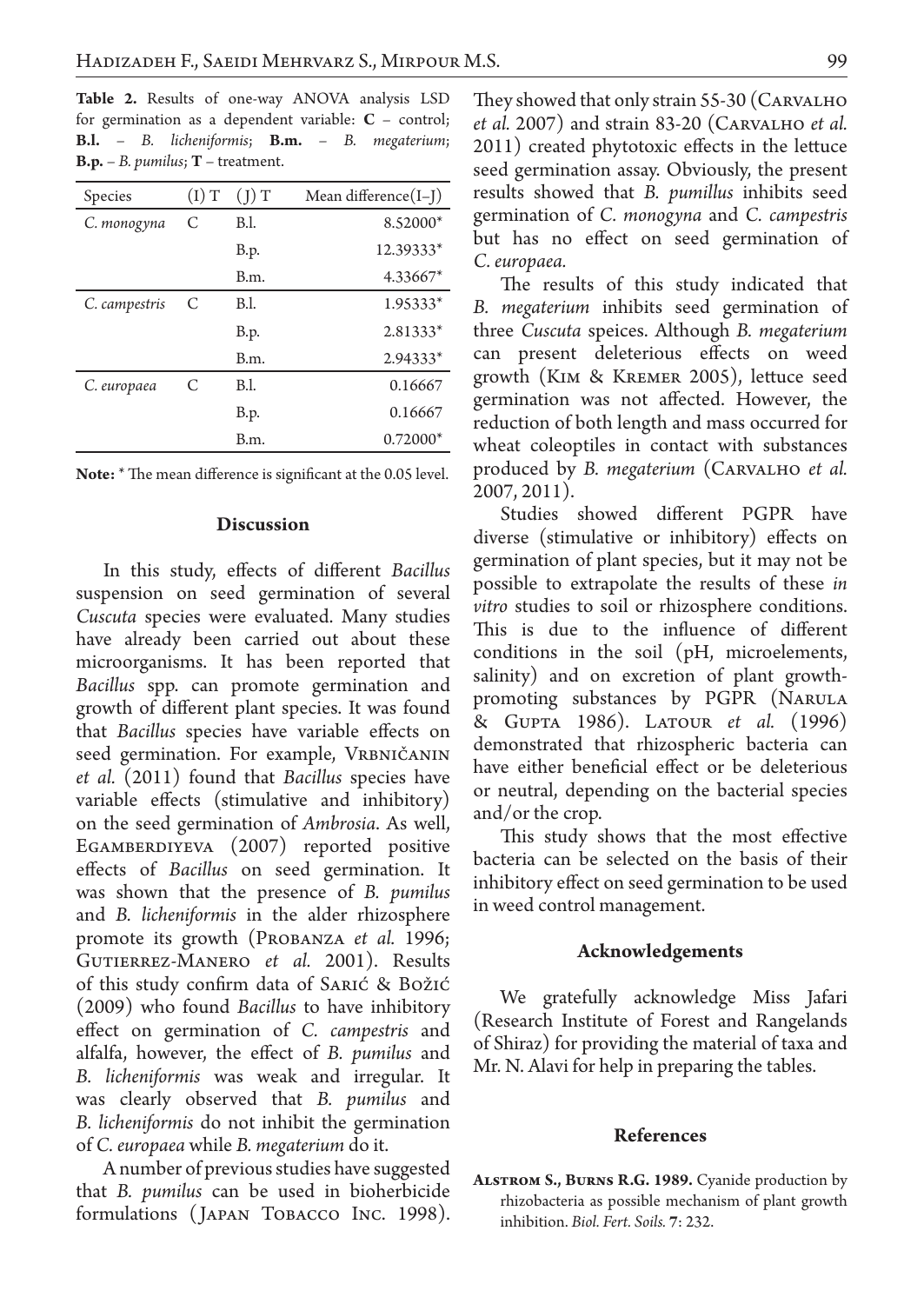| Species       | T           | N | Subset for alpha $= 0.05$ |              |         |                |
|---------------|-------------|---|---------------------------|--------------|---------|----------------|
|               |             |   |                           | $\mathbf{2}$ | 3       | $\overline{4}$ |
| C. monogyna   | <b>B.p.</b> | 3 | 5.6067                    |              |         |                |
|               | <b>B.I.</b> | 3 |                           | 9.4800       |         |                |
|               | B.m.        | 3 |                           |              | 13.6633 |                |
|               | C           | 3 |                           |              |         | 18.0000        |
| C. campestris | B.p.        | 3 | 0.2600                    |              |         |                |
|               | <b>B.I.</b> | 3 |                           | 1.1200       |         |                |
|               | B.m.        | 3 | 0.1300                    |              |         |                |
|               | C           | 3 |                           |              | 3.0733  |                |
| C. europaea   | B.p.        | 3 | 0.5533                    |              |         |                |
|               | <b>B.I.</b> | 3 | 0.5533                    |              |         |                |
|               | B.m.        | 3 | 0.0000                    |              |         |                |
|               | C           | 3 | 0.7200                    |              |         |                |

**Table 3.** Results of one-way ANOVA, Tukey test: **C** – control; **B.l.** – *B. licheniformis*; **B.m.** – *B. megaterium*; **B.p.** – *B. pumilus*; **N** – number of repeats; **T** – treatment.

- **Christensen N.M., Dörr I., Hansen M., Van Der Kooij T.A.W., Schulz A. 2003.** Development of *Cuscuta* species on a partially incompatible host: induction of xylem transfer cells. *Protoplasma* **220**: 131–142.
- **Carvalho D.D.C., Oliveira D.F., Corrêa R.S.B., Campos V.P., Guimarães R.M., João L. 2007.**  Rhizobacteria able to produce phytotoxic metabolites. *Braz. J. Microbiol.* **38**: 759–765.
- **Carvalho D.D.C., Oliveira D.F., Campos V.P.,**  PASQUAL M. 2011. Selection of phytotoxin producing rhizobacteria. *Ann. Acad. Bras. Cienc.* **83**: 1678–2690.
- **Dawson J.H. 1990.** Dodder (*Cuscuta* spp.) control with dinitroaniline herbicides in alfalfa (*Medicago sativa*). *Weed Technol.* **4**: 341–348.
- EGAMBEDIYEVA D. 2007. The effect of plant growth promoting bacteria on growth and nutrient uptake of maize in two different soils. *Appl. Soil Ecol.* **36**: 184–189.
- **FNAMS 1995.** Bulletin semences, Semences fourageres **134**: 12–14. Angers, France.
- **Gaertner E.E. 1950.** Studies of seed germination, seed identification, and host relationships in dodders, *Cuscuta* spp. *Cornell Univ. Mem.* **294**: 1–56.
- **Gerhardson B., Thaning C., Weissmann R., Borowicz J., Welch C., Hedman R. 2001.** New bacterial isolate and its active metabolites, including new compound haterumalide x, useful for controlling weeds and treating fungal diseases in plants, human and animals. *S.E. Pat. 9904334-A. Jul. 26, 2001.*
- **Gutierrez-Manero F.J., Ramos-Solano B.,**  PROBANZA A., MEHOUACHI J., TADEO F.R., **Talon M. 2001.** The plant growth-promoting rhizobacteria *Bacillus pumilus* and *Bacillus licheniformis* produce high amounts of physiolically active gibberellins. *Physiol. Plant.* **111**: 206–211.
- **Hoagland R.E. 2001.** Microbial allelochemicals and pathogens as bioherbicidal agents. *Weed Technol.* **15**: 835–857.
- HOLM L., DOLL J., HOLM E., PANCH J., HERBERGER J. **1997.** World weeds: natural history and distribution. J. Wiley & Sons, New York.
- HUTCHINSON J.M., ASHTON F.M. 1980. Germination of field dodder (*Cuscuta campestris*). *Weed Scie.* **28**: 330–333.
- JAPAN TOBACCO INC. 1998. Control composition for *Echinochloa crus-galli*-contains microorganisms of genus *Bacillus* that are herbicidally active on *Echinochloa crus-galli*. *J. P. Pat. 10017424-A. Jan. 20, 2001.*
- **Kim S.J., Kremer R.J 2005.** Scanning and transmission electron microscopy of root colonization of morning glory (*Ipomoea* spp.) seedlings by rhizobacteria. *Symbiosis* **39**: 117–124.
- **Kremer R.J., Souissi T. 2001.** Cyanide production by rhizobacteria and potential for suppression of weed seedling growth. *Curr. Micribiol.* **43**: 182–186.
- **Latour X., Corberand T., Laguerr G., Allard F., Lemanceau P. 1996.** The composition of fluorescent pseudomonad populations associated with roots is influenced by plant and soil type. *Appl. Environ. Microbiol* **62**: 2449–2456.